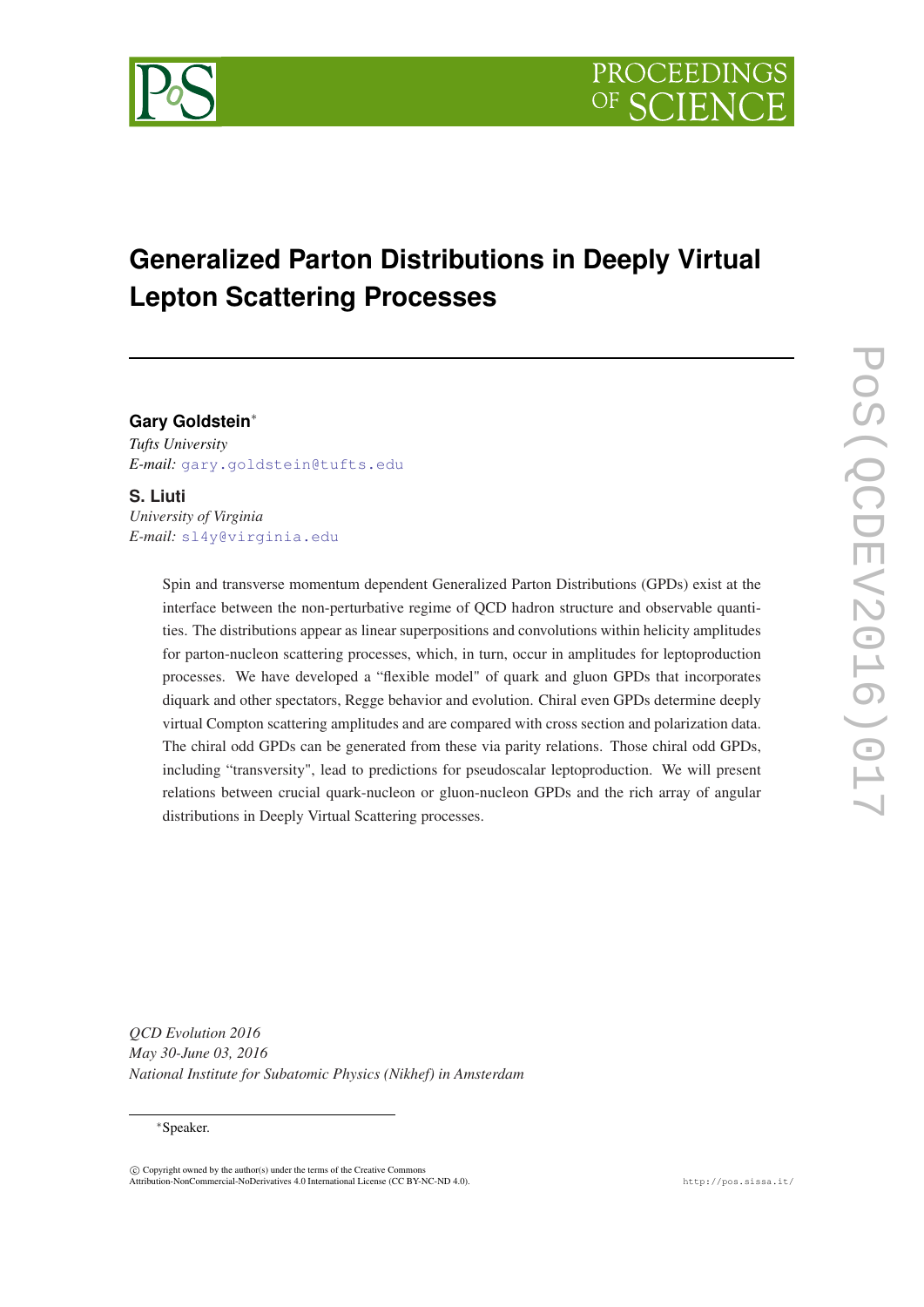# <span id="page-1-0"></span>1. Introduction

The spin of the hadrons depends on the distributions of spin and orbital angular momenta (OAM) of the fundamental constituents, quarks and gluons. The quark and gluon field correlations in the nucleon are indirectly measurable through electroproduction processes. The angular momenta associated with the quark and gluon fields within QCD, are encoded in the transverse momentum distributions (TMDs) [[1](#page-9-0)], the Generalized Parton Distributions (GPDs) [\[2\]](#page-9-0) and the even more "General" TMDs (GTMDs) [\[3\]](#page-9-0). We developed an extensive spectator model for the valence quark chiral even and chiral odd GPDs that we will summarize. We have begun to extend the spectator model of the GPDs to include sea quark and gluon distributions. When assembled together and Fourier Transformed, these can provide a 3-dimensional picture of the angular momentum structure of the nucleon.

Initial work [[4](#page-9-0)] in constructing a spectator model for the chiral even GPDs,  $H^q(X, \zeta, t)$  and  $E_q(X, \zeta, t)$ , showed considerable promise in incorporating constraints and in confronting data. This approach was extended to include all four of the chiral even valence quark GPDs, in conjunction with Deeply Virtual Compton Scattering (DVCS), in a series of papers that developed the "flexible model", which is a "Reggeized diquark model"  $(RxDq)$  [[5](#page-9-0), [6](#page-9-0)].

Of particular interest among spin dependent pdf's were the nucleon's *transversity* structure functions, e.g.  $h_1(x)$  - the probability of finding a definite transversity quark inside a transversely polarized nucleon. These distributions are chiral odd, and can be observed indirectly in Semi Inclusive Deep Inelastic Scattering (SIDIS), where they are convoluted with fragmentation functions, or in the Drell-Yan process in conjunction with another chiral-odd partner. We realized that they also contribute to exclusive electroproduction processes, particularly Deeply Virtual Meson Production (DVMP), for pseudoscalar mesons through leading twist chiral odd GPDs. These enter at next order in DVMP for the factorized meson distribution function - twist 3. The *transversity* GPDs  $H_T^q$  $T_T^q(x,\xi,t)$  have the limiting form  $H_T^q$  $T^q(x,0,0) = h_1^q$  $\frac{q}{1}(x)$ , hence, from the DVMP processes, transversity can be determined. This had been one focus of the model in the past. However, to begin to parameterize the chiral odd GPDs, the more far-reaching chiral even GPDs were modeled. Subsequently, noting that the gluon GPDs can have a major role in processes measurable at lepton accelerators, the LHC and at a future Electron-Ion-Collider we have begun to extend the spectator model. We will present some preliminary developments for those GPDs. Novel measurements that relate to GTMDs will be mentioned also.

### 2. Formalism

It is useful for later applications to begin the formalism for GPDs with the more generalized objects, the quark GTMDs [\[3](#page-9-0)]. Then the form of quark distributions in the nucleon is given by off-diagonal matrix elements of bilocal field operators,

$$
W_{\Lambda\Lambda'}^{[\Gamma]}(\bar{P},x,\vec{k}_T,\Delta,N;\eta) = \frac{1}{2} \int dk^- \frac{d^4z}{(2\pi)^4} e^{ikz} \langle P',\Lambda' \mid \overline{\psi}\left(-\frac{z}{2}\right) \Gamma \mathscr{W}\left(-\frac{z}{2},\frac{z}{2} \mid n\right) \psi\left(\frac{z}{2}\right) \mid P,\Lambda\rangle \tag{2.1}
$$

with  $\Gamma$  a Dirac matrix,  $\mathscr W$  the appropriate gauge link,  $\bar{P} = (P + P')/2$ ,  $\Delta = P' - P$  and  $N = M^2 n / \bar{P} \cdot n$ , with *n* the usual light-like vector, and  $\eta = \text{sign}(n_0)$  (see [\[3\]](#page-9-0) for details). The integration over  $k^-$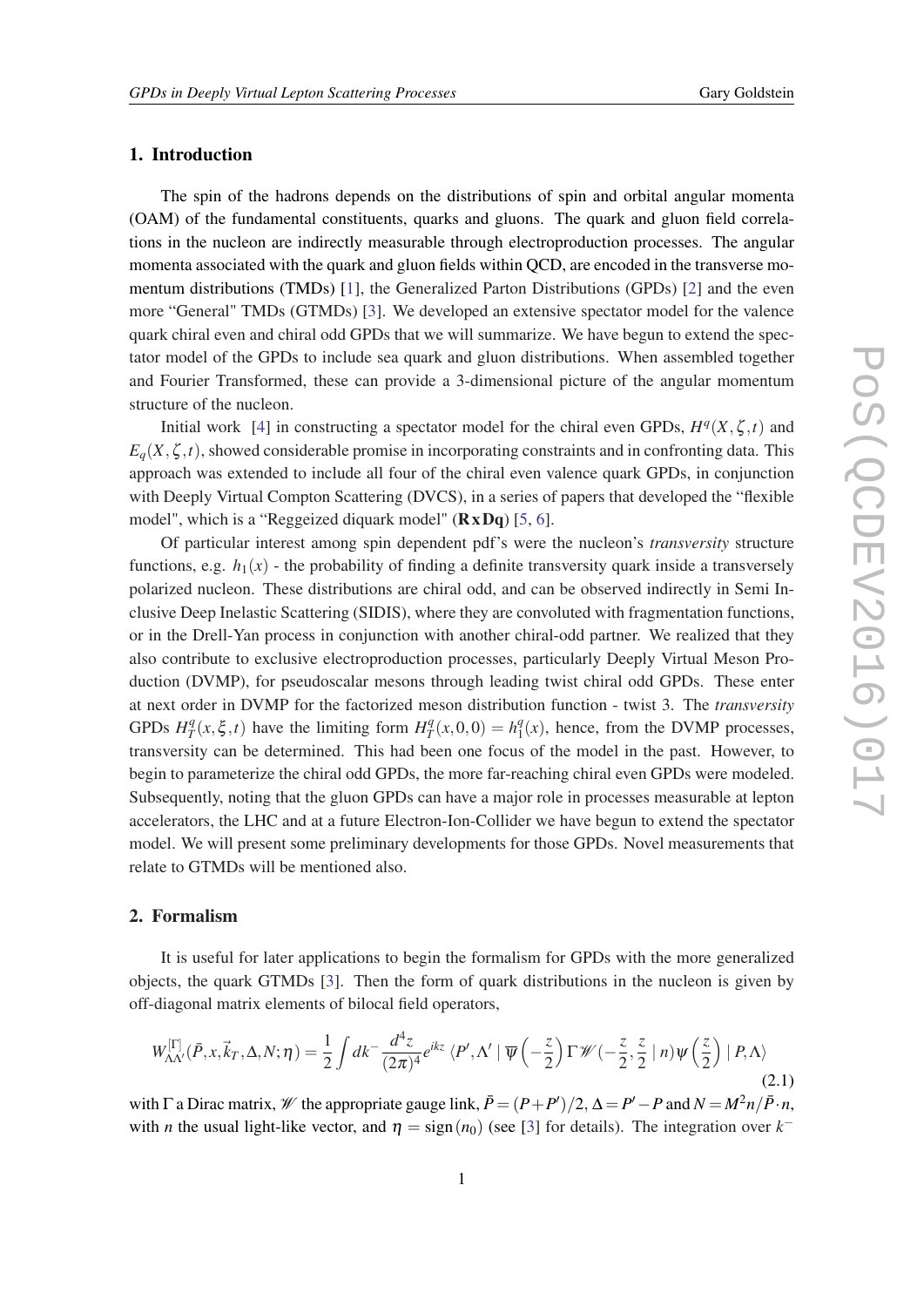<span id="page-2-0"></span>places the matrix element at  $z^+ = 0$  on the light cone. These GTMDs have both the nucleon momentum transfer ∆ and the outgoing parton momentum *k* as variables. As such, they are "unintegrated" parton distributions. Geometrically, the orientation of the partons requires the specification of two planes: the *k<sub>T</sub>* plane formed by  $\vec{k}_T$ ,  $\vec{P}_3$ ; the  $\Delta$  plane formed by the  $\vec{\Delta}_T$ ,  $\vec{P}_3$ .

The TMDs are obtained by setting  $\Delta = 0$  in Eq. [2.1,](#page-1-0)

$$
\Phi_{\Lambda\Lambda'}^{[\Gamma]}(\bar{P},x,\vec{k}_T,N;\eta) = W_{\Lambda\Lambda'}^{[\Gamma]}(\bar{P},x,\vec{k}_T,\Delta=0,N;\eta),\tag{2.2}
$$

so that this becomes a distribution and the  $k_T$  with the  $\bar{P}_3$  defines a single plane. This  $k_T$  plane will be distinct from the lepton plane, as will be seen in the TMD-based SIDIS process  $l + N \rightarrow$  $l' + \gamma$  or hadron  $+X$ , the planes being related by an azimuthal angle,  $\phi$ .

The GPDs are obtained from Eq. [2.1](#page-1-0) by integrating over all *k*, leaving ∆ a kinematic variable and forming the  $\Delta$  kinematic plane with,

$$
F_{\Lambda',\Lambda}^{[\Gamma]}(\bar{P},x,\Delta,N) = \int d^2 \vec{k}_T W_{\Lambda\Lambda'}^{[\Gamma]}(\bar{P},x,\vec{k}_T,\Delta,N;\eta)
$$
  
= 
$$
\frac{1}{2} \int \frac{dz^-}{2\pi} e^{ix\bar{P}^+\bar{z}^-} \langle P',\Lambda' | \overline{\psi} \left( -\frac{z}{2} \right) \Gamma \psi \left( \frac{z}{2} \right) | P,\Lambda \rangle \Big|_{z^+=0,\mathbf{z}_T=0},
$$
(2.3)

These quark GPDs are defined (at leading twist) as the matrix elements of the projections of the unintegrated quark-quark proton correlator (see Ref.[\[7\]](#page-9-0) for a detailed overview), where  $\Gamma =$  $\gamma^+$ ,  $\gamma^+$   $\gamma_5$ ,  $i\sigma^{i+}$   $\gamma_5$  ( $i = 1, 2$ ) for leading twist, and the target's spins are  $\Lambda$ ,  $\Lambda'$ . These are amplitudes rather than distributions, and appear in bilinear form for exclusive processes. The spin structures of GPDs that are directly related to spin dependent observables are most effectively expressed in term of helicity dependent amplitudes, developed extensively for the covariant description of two body scattering processes (see also Ref.[[7](#page-9-0)]). For the GPDs, decomposing the quark fields into definite helicities,  $\lambda$ ,  $\lambda'$ , produces a form analogous to 2-body quark-nucleon helicity amplitudes,  $A_{Λ'λ',Λλ}(X, \zeta, t)$  [[7](#page-9-0)].

There are four chiral-even, helicity conserving quark GPDs,  $H, E, \widetilde{H}, \widetilde{E}$  [[8](#page-9-0)] and four additional chiral-odd GPDs, at leading twist 2, that flip quark helicity by one unit,  $H_T$ ,  $E_T$ ,  $\tilde{H}_T$ ,  $\tilde{E}_T$  [\[7,](#page-9-0) [9\]](#page-9-0). There are two questions to address: How to model the 8 GPDs? How to measure them? We have done extensive work on answering these questions [[5](#page-9-0), [6,](#page-9-0) [10](#page-9-0), [11\]](#page-9-0).

At this point the discussion has been aimed at the quark distributions. On the same level - at leading "twist" - and of growing importance are the *gluon distributions*. The helicity conserving gluon GPDs with t-channel even parity are defined analogously to quark and/or antiquark correlators:

$$
F^{g} = \frac{1}{\bar{P}^{+}} \int \frac{dz^{-}}{2\pi} e^{ix\bar{P}^{+}z^{-}} \langle P', \Lambda' | G^{+\mu}(-\frac{1}{2}z) G_{\mu}^{+}(\frac{1}{2}z) | P, \Lambda \rangle \Big|_{z^{+}=0, \vec{z}_{T}=0} \to
$$
  

$$
\frac{1}{\bar{P}^{+}} \int \frac{dz^{-}}{2\pi} e^{ix\bar{P}^{+}z^{-}} \langle P', \Lambda' | G^{+}(\frac{1}{2}z) G^{+}(\frac{1}{2}z) | P, \Lambda \rangle \Big|_{z^{+}=0, \vec{z}_{T}=0} =
$$
  

$$
\frac{1}{2\bar{P}^{+}} \bar{U}(P', \Lambda') [H^{g}(x, \xi, t) \gamma^{+} + E^{g}(x, \xi, t) \frac{i\sigma^{+\alpha}(-\Delta_{\alpha})}{2M}] U(P, \Lambda)
$$
(2.4)

and for t-channel odd parity

$$
\tilde{F}^g = \frac{-i}{\bar{P}^+} \int \frac{dz^-}{2\pi} e^{ix\bar{P}^+z^-} \langle P', \Lambda' | G^{+\mu}(-\frac{1}{2}z) \tilde{G}_{\mu}^{\dagger}(\frac{1}{2}z) |P, \Lambda \rangle \Big|_{z^+ = 0, \vec{z}_T = 0} \longrightarrow
$$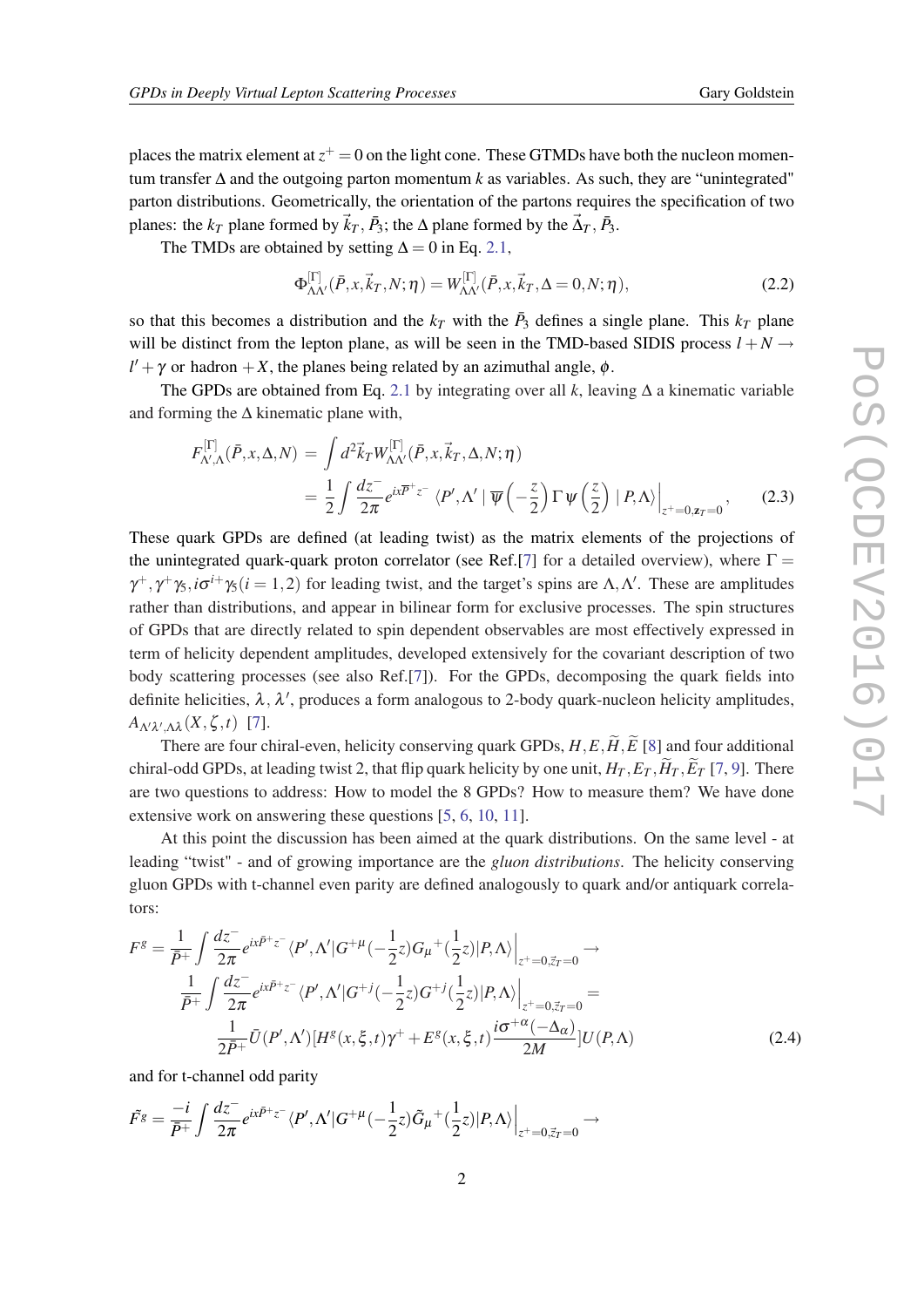<span id="page-3-0"></span>
$$
\frac{-i}{\overline{P}^+}\int \frac{dz^-}{2\pi} e^{ix\overline{P}^+z^-} \langle P', \Lambda' | G^{+j}(-\frac{1}{2}z) \tilde{G}^{+j}(\frac{1}{2}z) |P, \Lambda \rangle \Big|_{z^+=0, \vec{z}_T=0} =
$$
\n
$$
\frac{1}{2\overline{P}^+}\overline{U}(P', \Lambda')[\tilde{H}^g(x, \xi, t)\gamma^+\gamma_5 + E^g(x, \xi, t)\frac{\gamma_5(-\Delta^+)}{2M}]U(P, \Lambda),
$$
\n(2.5)

summing over transverse indices  $j = 1, 2$ , and using the dual gluon field strength

$$
\tilde{G}^{\mu\nu}(x) = \frac{1}{2} \varepsilon^{\mu\nu\alpha\beta} G_{\alpha\beta}(x).^1
$$

The transverse polarization components enter here because we take leading twist 2 and the "good" components of the gluon polarization 4-vectors, which are transverse polarization (helicity  $\pm 1$ )on-shell. The longitudinal polarization (helicity 0) enters at twist 3 (having one fewer transverse, good component of spin). There are also contributions involving the transverse helicity flip ( $\pm 1 \rightarrow$ ∓1), which can be thought of as gluon states of transversity, or equivalently, linear polarization states [[12\]](#page-9-0). The gluon "transversity" distributions are defined as (Ref. [[7](#page-9-0)])

$$
F_T^g = -\frac{1}{\bar{P}^+} \int \frac{dz^-}{2\pi} e^{ix\bar{P}^+z^-} \langle P', \Lambda' | SG^{+j}(-\frac{1}{2}z) G^{+k}(\frac{1}{2}z) | P, \Lambda \rangle \Big|_{z^+ = 0, \vec{z}_T = 0}
$$
  
\n
$$
= S \frac{1}{2\bar{P}^+} \frac{\bar{P}^+ \Lambda^j - \Lambda^+ \bar{P}^j}{2M\bar{P}^+}
$$
  
\n
$$
\times \bar{U}(P', \Lambda') \left[ H_T^g(x, \xi, t) i\sigma^{+k} + \tilde{H}_T^g \frac{\bar{P}^+ \Lambda^k - \Lambda^+ \bar{P}^k}{M^2} + E_T^g \frac{\gamma^+ \bar{P}^k - \bar{P}^+ \gamma^k}{M} \right] U(P, \Lambda) \quad (2.6)
$$

wherein S symmetrizes in  $(j, k)$  and removes the trace. The modeling of these gluon transversity distributions will be considered in a forthcoming publication. It is interesting to note that such double flip gluon transitions can be accessed through double photon helicity flip in DVCS, for which the quarks will not contribute. Measurement of outgoing photon helicity, though, is not accessible. Alternatively, Deeply Virtual vector meson production and lepton pair production have been studied and will be developed further in the near future.

# 3. Flexible Model

The basis of our model of parton distributions is the connection to observables through the "handbag" approximation and evolution. The various distributions are then related to quark or gluon plus nucleon scattering-type amplitudes. We model these via nucleon transitions into quark (or antiquark or gluon) and a spectator (or light front wave functions or lowest Fock states). That is to say, the leading Fock state for the nucleon is assumed to be a quark (color 3) and diquark (color  $\bar{3}$ ) configuration, like the lowest two-body orbital angular momentum  $L = 0$  bound state, wherein the diquark can be a scalar of antisymmetric flavor or an axial vector of symmetric flavor. The quarkproton "scattering amplitudes" at leading order are convolutions of proton-quark-diquark vertices. The quark proton helicity amplitudes describe a two body process,  $q'(k')P \to X \to q(k)P'$ , where  $q(k)$  corresponds to the "struck quark". The intermediate diquark system, *X*, can have  $J^P = 0^+$ 

<sup>&</sup>lt;sup>1</sup>With this convention  $H<sub>g</sub>$  reduces to the pdf  $xg(x,0,0)$ .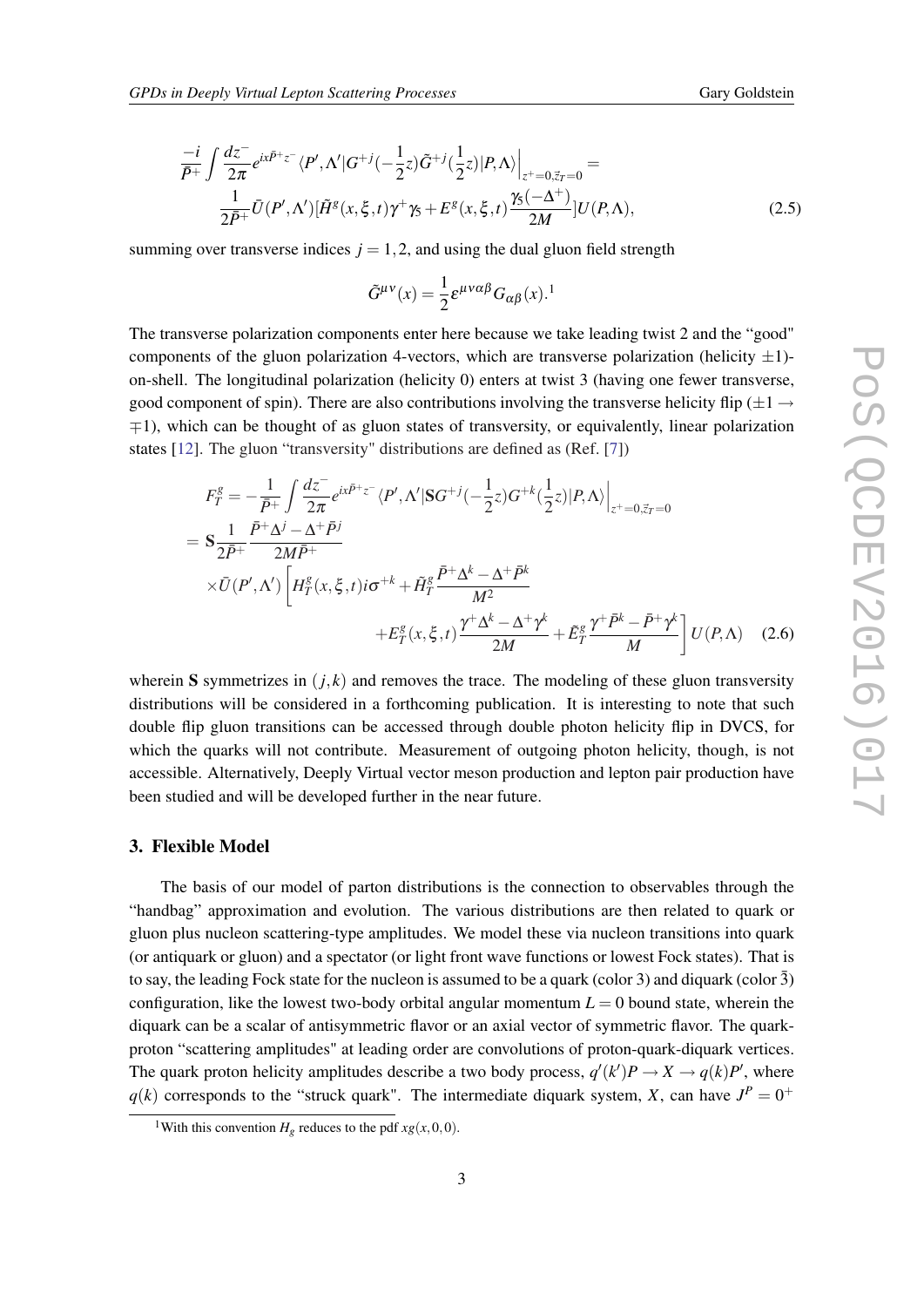<span id="page-4-0"></span>(scalar), or  $J^P = 1^+$  (axial vector). The amplitudes for the Scalar diquark are (see [\[5,](#page-9-0) [10\]](#page-9-0) for the full set of relations):

$$
A_{\Lambda'\lambda',\Lambda\lambda}^{(0)} = \int d^2k_\perp \phi_{\Lambda'\lambda'}^*(k',P') \phi_{\Lambda\lambda}(k,P), \tag{3.1}
$$

where  $\phi_{\Lambda\lambda}(k, P)$  is the nucleon-quark-scalar diquark vertex or light front wave function.

Next we consider "Reggeization", that is, we extend the diquark model formalism to low *X* by allowing the spectator system's mass to vary up to very large values. This is accomplished by convoluting the GPD structures obtained in Eqs.(3.1) with a "spectral function",  $\rho(M_X^2)$ , where  $M_X^2$ is the spectator's mass,

$$
F_T^q(X,\zeta,t) = \mathcal{N}_q \int_0^\infty dM_X^2 \rho(M_X^2) F_T^{(m_q,M_\Lambda^q)}(X,\zeta,t;M_X) \approx R_{p_q}^{\alpha_q,\alpha'_q}(X,\zeta,t) G_{M_X,m}^{M_\Lambda}(X,\zeta,t)
$$
(3.2)

with  $F_T^{(m_q, M_\Lambda^q)}$  $T$ <sup> $(m_q, m_A)$ </sup> $(X, \zeta, t; M_X)$  any of the quark-diquark model GPDs for definite mass diquark. The spectral function was constructed in Refs.[\[5,](#page-9-0) [6](#page-9-0)] so that it approximately behaves as  $(M_X^2)^\alpha$  for  $M_X^2 \to \infty$  and  $\delta (M_X^2 - \overline{M}_X^2)$  $\frac{X}{X}$  for  $M_X^2$  at a few  $GeV^2$ , where  $0 < \alpha < 1$ , and  $\overline{M}_X$  is in the GeV range, with  $\alpha'_q(X) = \alpha'_q(1-X)^{p_q}$ . The functions  $G_{M_X,m_q}^{M_A^q}$  and  $R_{p_q}^{\alpha_q,\alpha'_q}$  are the quark-diquark and Regge contributions, respectively. The chiral even quark GPDs integrate to the nucleon form factors, which constrains the GPD t-dependence,

$$
\int_0^1 H^q(X,\zeta,t) = F_1^q(t), \int_0^1 E^q(X,\zeta,t) = F_2^q(t), \int_0^1 \widetilde{H}^q(X,\zeta,t) = G_A^q(t), \int_0^1 \widetilde{E}^q(X,\zeta,t) = G_P^q(t). \tag{3.3}
$$

where  $F_1^q$  $F_1^q(t)$  and  $F_2^q$  $2^q(t)$  are the Dirac and Pauli form factors for the quark *q* components in the nucleon.  $G_A^q$  $\frac{q}{A}(t)$  and  $G^q$  $P<sup>q</sup>(t)$  are the axial and pseudoscalar form factors. Furthermore,  $H(x,0,0) =$  $f_1(x)$  and  $\widetilde{H}(x,0,0) = g_1(x)$ . With these constraints, the quark GPDs that fit DVCS results [[5](#page-9-0)] are



**Figure 1:** Left: Chiral even u and d-quark GPDs at the initial scale and  $Q^2 = 2 \text{GeV}^2$  Adapted from Ref. [\[5](#page-9-0)]. Right: Contributions to EM Form Factors  $F_1(t)$ ,  $F_2(t)$  from best fit valence quark integrated GPDs. [[6\]](#page-9-0), [\[13](#page-9-0)]. Adapted from Ref. [\[6](#page-9-0)].

shown in Fig. 1 along with the improved constraints [[6](#page-9-0)] determined by precision measurements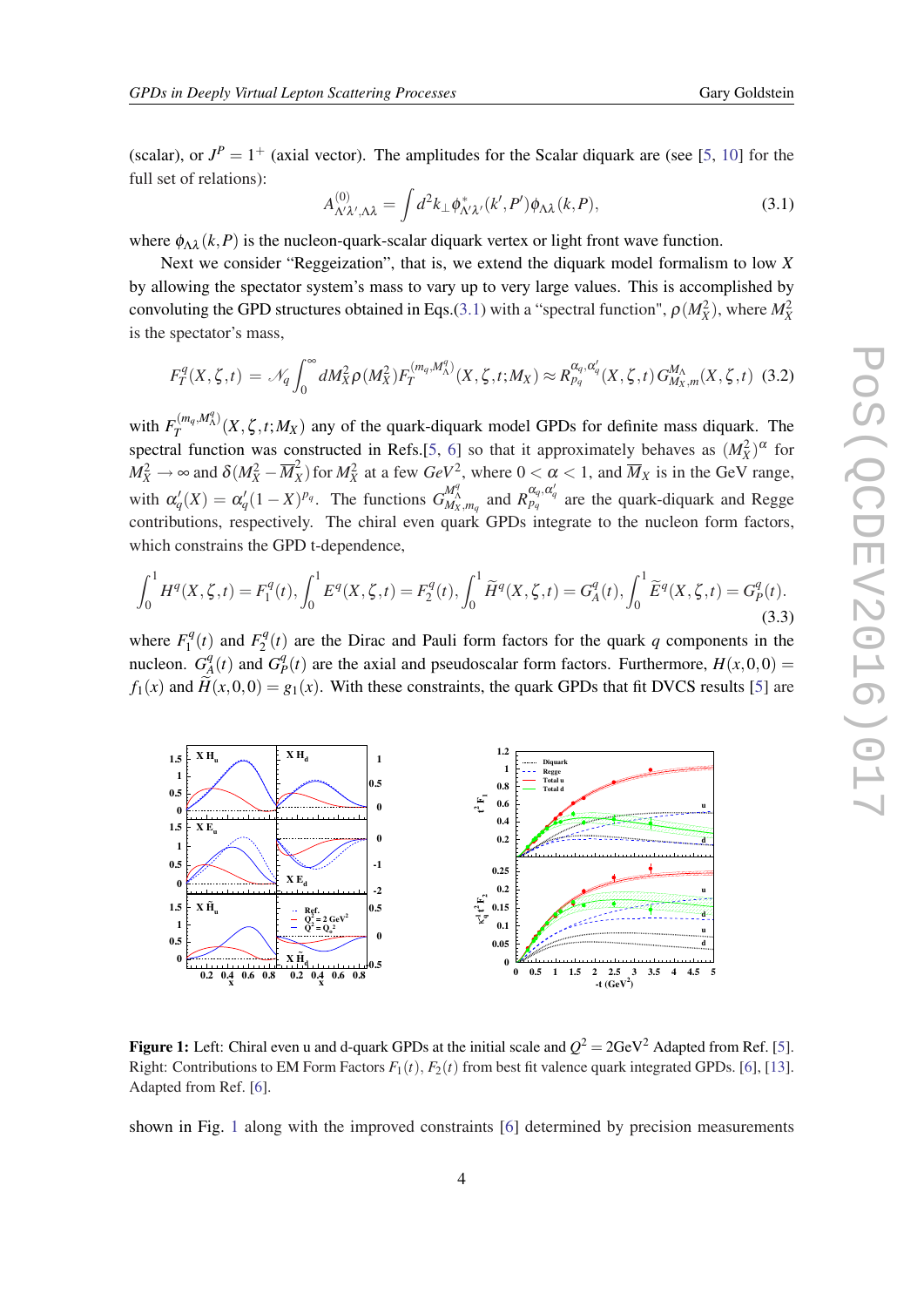<span id="page-5-0"></span>of the EM form factors [\[13](#page-9-0)]. The u and d GPDs are shown for two values of  $Q^2$ , obtained by application of the DGLAP evolution equations.

Our model for evaluating the chiral-odd GPDs extended the Reggeized diquark model for chiral-even GPDs, to the chiral-odd transversity sector, using parity relations for the vertices in Eq. [3.1.](#page-4-0) See Fig. 2 (Left) for all four of the predicted complex Compton Form Factors vs. t at one low  $Q^2$  value. The successful phenomenology for the chiral-odd GPDs applied to  $\pi^0$  electroproduction is shown in several publications [\[10,](#page-9-0) [11](#page-9-0)] - experimental comparisons were presented in Refs. [\[14](#page-9-0), [15](#page-9-0)], among others. An example of the t-dependence for one kinematic bin of  $x_{Bj}$  and  $Q^2$ is shown in Fig. 2 (Right), as we discuss below.



**Figure 2:** Left: Chiral Odd CFFs entering the process  $\gamma^* p \to \pi^o p'$ . From top to bottom  $\Im m\mathcal{H}_T$  (left),  $\Re$ e $\mathcal{H}_T$  (right);  $\Im$ *m*[2 $\mathcal{H}_T$  +  $\mathcal{E}_T$ ] (left),  $\Re$ e[2 $\mathcal{H}_T$  +  $\mathcal{E}_T$ ] (right);  $\Im$ *m* $\mathcal{H}_T$  (left),  $\Re$ e $\mathcal{H}_T$  (right);  $\Im$ *m* $\mathcal{E}_T$  (left),  $\mathcal{R}e^{\mathcal{E}_{T}}$  (right). The various CFFs are plotted vs.  $-t$  for the kinematic bin  $x_{Bj} = 0.13$ ,  $Q^2 = 1.1$  GeV<sup>2</sup>. **Right**: Unpolarized cross section components,  $F_{UU,T} + \varepsilon F_{UU,L}$ ,  $F_{UU}^{\cos 2\phi}$ , and  $F_{UU}^{\cos \phi}$  in the kinematical bin,  $x_{Bj} = 0.27, Q^2 = 2.2$  GeV<sup>2</sup>. The upper left panel shows all components along with the data from Ref.[\[14](#page-9-0)]. The other panels show the contributions from the various GPDs to particular sub-cross sections. Adapted from Ref. [[11\]](#page-9-0).

For the gluon GPDs, the model is generalized from the spectator picture for quark GPDs [[16\]](#page-9-0). The nucleon decomposes into a gluon and a color octet baryon, so that the overall color is a singlet. The color octet baryon contains components that have the same flavor as the nucleon, are Fermionic (with color⊗flavor⊗spin being antisymmetric under quark label exchanges), and include spin 1/2 and spin 3/2 flavor octets (belonging to the mixed symmetry 70-plet of flavor⊗spin SU(6)). We can select spin 1/2 for simplicity. This provides sufficient parameterization to fit the  $H_g(x,0,0)$  to the pdf  $g(x)$ . Evolving with  $Q^2$  also requires a sea quark contribution, which we take in an analogous spectator picture with  $N \to \bar{u} \oplus (u u u d)$  or  $\bar{d} \oplus (u u d d)$ . The constraints on the gluon distributions are the unpolarized gluon pdfs for  $H_g(X,0,0)$ . This is shown for one  $Q^2$  value in Fig. [3](#page-6-0) (Left) for the complete set of partons: for the gluons, the valence and sea u-quarks at  $Q^2 = 5$ . The full DGLAP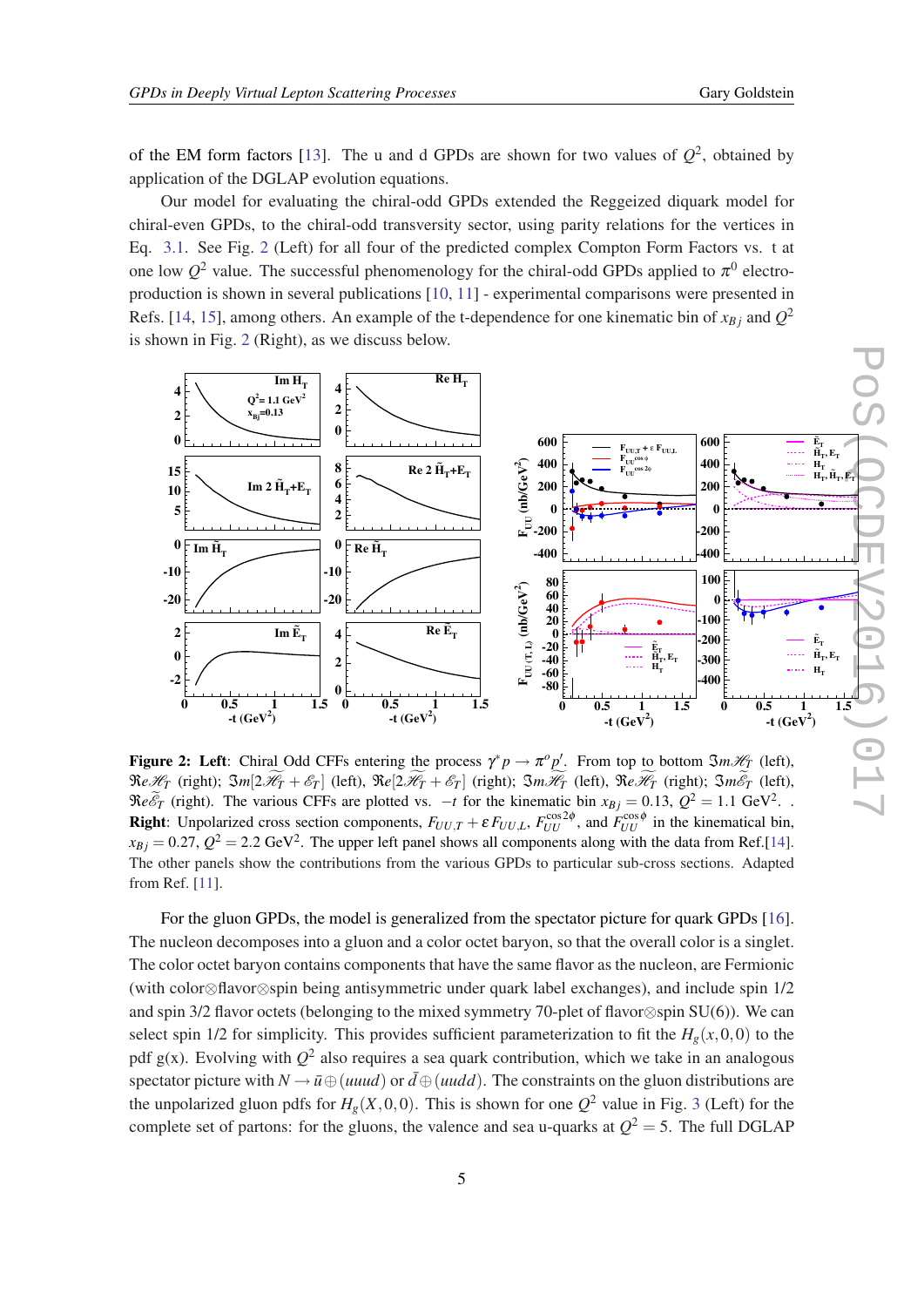<span id="page-6-0"></span>evolution is applied to obtain the best parametrization. To extend the unpolarized gluon GPDs to non-zero *t*, constraining form factors would be useful. One available functional form is provided by QCD sum rules for gluons [\[18\]](#page-9-0). We show the t-dependence of our spectator model by itself, without Regge behavior incorporated, compared to the sum rules and pure Regge behavior (for small x), in Fig. 3 (Right). This indicates that the spectator model already incorporates appropriately declining t-dependence. This can be seen in the (preliminary) Fig. 4.



**Figure 3:** Left: Fits of unpolarized valence u-quark, sea u-quark and gluon form factor  $xH_g(x,0,0)$  as a function of *x* from spectator model [[16\]](#page-9-0), compared with Alekhin [[17\]](#page-9-0). Right: Unpolarized gluon form factor  $F_g(t, Q^2)$  as a function of *t* from spectator model [[16\]](#page-9-0), compared with QCD Sum Rule [\[18](#page-9-0)] and Regge behavior.



Figure 4: (color online) Left: Graphs of  $H<sub>g</sub>(X,0.2,t)$ , i.e.  $\zeta = 0.2$ , plotted against *X* for the initial scale of *Q*<sup>2</sup> with three values of −*t*. Note that the graph is in the DGLAP region only. **Right:** Graphs of  $H_g(X,0,t)$ plotted against *-t* for three values of *X* and the initial scale of  $Q^2$ . Courtesy J. Poage and adapted from Ref. [\[16\]](#page-9-0).

# 4. Observables and data

DVCS accesses Chiral Even GPDs through various cross sections and asymmetries. The GPDs, or their corresponding Compton Form Factors, enter as bilinears in pure DVCS or pure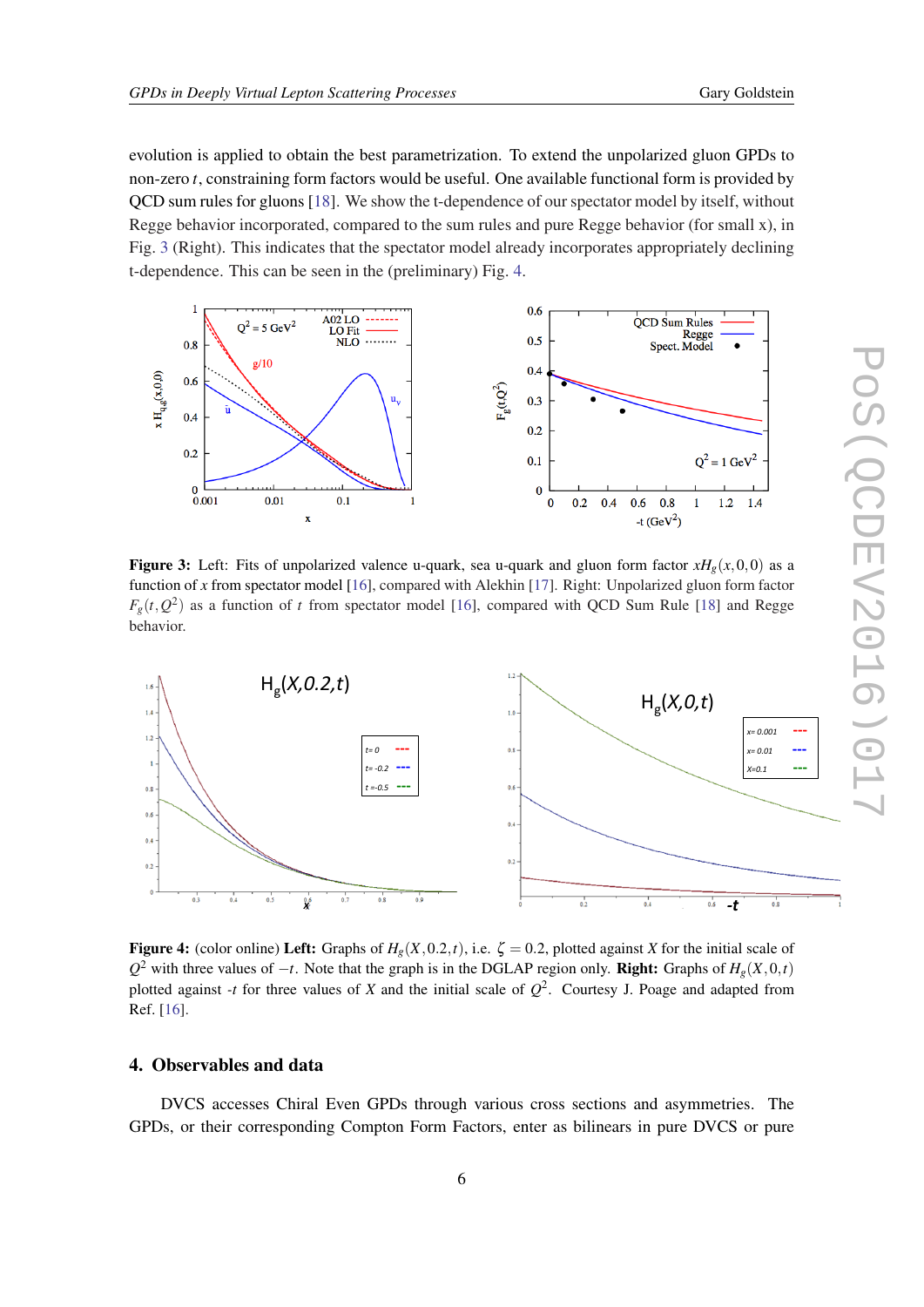Bethe-Heitler in these observables, or linearly via Bethe-Heitler ⊗ DVCS interference. On the other hand, DVπ <sup>0</sup>S accesses 2 Chiral Even + 4 Chiral Odd GPDs that enter bilinearly via *d*σ/*d*Ω & polarization asymmetries. The result of experimental observations that  $d\sigma_T > d\sigma_L$  is that the chiral odd GPDs dominate, even though these GPDs enter the overall amplitudes through twist 3  $\pi^0$  distribution amplitudes.

In Ref.[[10\]](#page-9-0), after showing how  $D V \pi^0 P$  can be described in terms of chiral-odd GPDs, we estimated all of their contributions to the various observables with particular attention to the ones which were sensitive to the values of the tensor charge. The connection of the correlator, Eq.([2.3\)](#page-2-0), with the helicity amplitudes for  $\pi^0$  electroproduction proceeds by introducing a factorized form [[10,](#page-9-0) [11](#page-9-0)],

$$
f^{\Lambda\Lambda'}_{\Lambda\gamma 0}(\zeta,t) = \sum_{\lambda,\lambda'} g^{\lambda\lambda'}_{\Lambda\gamma 0}(X,\zeta,t,Q^2) \otimes A_{\Lambda'\lambda',\Lambda\lambda}(X,\zeta,t), \qquad (4.1)
$$

where the helicities of the virtual photon and the initial proton are,  $\Lambda_{\gamma}$ ,  $\Lambda$ , and the helicities of the produced pion and final proton are 0, and  $\Lambda'$ , respectively. This describes a factorization into a "hard part",  $g_{\Lambda\gamma}^{\lambda\lambda'}$  for the partonic subprocess  $\gamma^* + q \to \pi^0 + q$ , and a "soft part" given by the quarkproton helicity amplitudes,  $A_{\Lambda',\lambda',\Lambda,\lambda}$  that contain the GPDs. We assumed this can be factorized, within the assumptions of the model, which goes beyond the proven leading twist factorization with chiral even GPDs [[19\]](#page-9-0). The expressions for the chiral-odd quark-nucleon helicity amplitudes in terms of GPDs [[7](#page-9-0)] are of the form

$$
A_{++,--} = \sqrt{1-\xi^2} \left[ H_T + \frac{t_0 - t}{4M^2} \widetilde{H}_T - \frac{\xi^2}{1-\xi^2} E_T + \frac{\xi}{1-\xi^2} \widetilde{E}_T \right], \dots \tag{4.2}
$$

where we use the symmetric notation for the kinematic variables. Analogous forms have been written for the chiral even and the remaining chiral odd sectors [[7](#page-9-0)].

The fitting procedure of GPDs is quite complicated owing to its many different steps. We described the "recursive procedure" that we used for the chiral even GPDs, the flexible model, in Ref. [[5](#page-9-0)]. The main points are that the parametrization is constrained by EM form factors, pdf's, sum rules and some DVCS relations. A more detailed description of the other transversity functions including the first moment of  $h_1^{\perp} \equiv 2\widetilde{H}_T^q + E_T^q$  $T<sup>q</sup>$  is given in [\[11](#page-9-0)]. In Fig. [2](#page-5-0) (Right) we show a small sampling of results, compared with data from Jefferson Lab, Hall B [[14\]](#page-9-0). The various GPDs enter the helicity amplitudes and those, in turn, determine all the cross section terms for  $\pi^0$  electroproduction. Note that the azimuthally independent  $F_{UU,T} + \varepsilon F_{UU,L}$  is determined primarily by  $H_T$ , and thus provides a determination of the pdf  $h_1$  and the tensor charge  $\delta q$ . The transverse and longitudinal cross sections have been separated experimentally at small t [[15\]](#page-9-0). Some preliminary data were shown and compared favorably with our predictions (see Fig.4(Right) in Ref. [\[20](#page-9-0)]).

DVCS observables that depend on the gluon GPDs are generally suppressed by one power of  $\alpha_s$ , since the photons connect to the gluons through quark loops. These gluon contributions will be difficult to access, being in the helicity amplitudes along with the dominant quark GPDs. The one case that directly exposes gluon contributions is through double helicity flip of the photons, which connects to the transversity gluon distributions of Eq. [2.6](#page-3-0). To observe that effect requires precise measurements of azimuthal asymmetries, up to  $\cos 3\phi$  terms. Alternatively, electroproduction of vector mesons or lepton pairs will enable this. This phenomenolgy is being studied [[16\]](#page-9-0).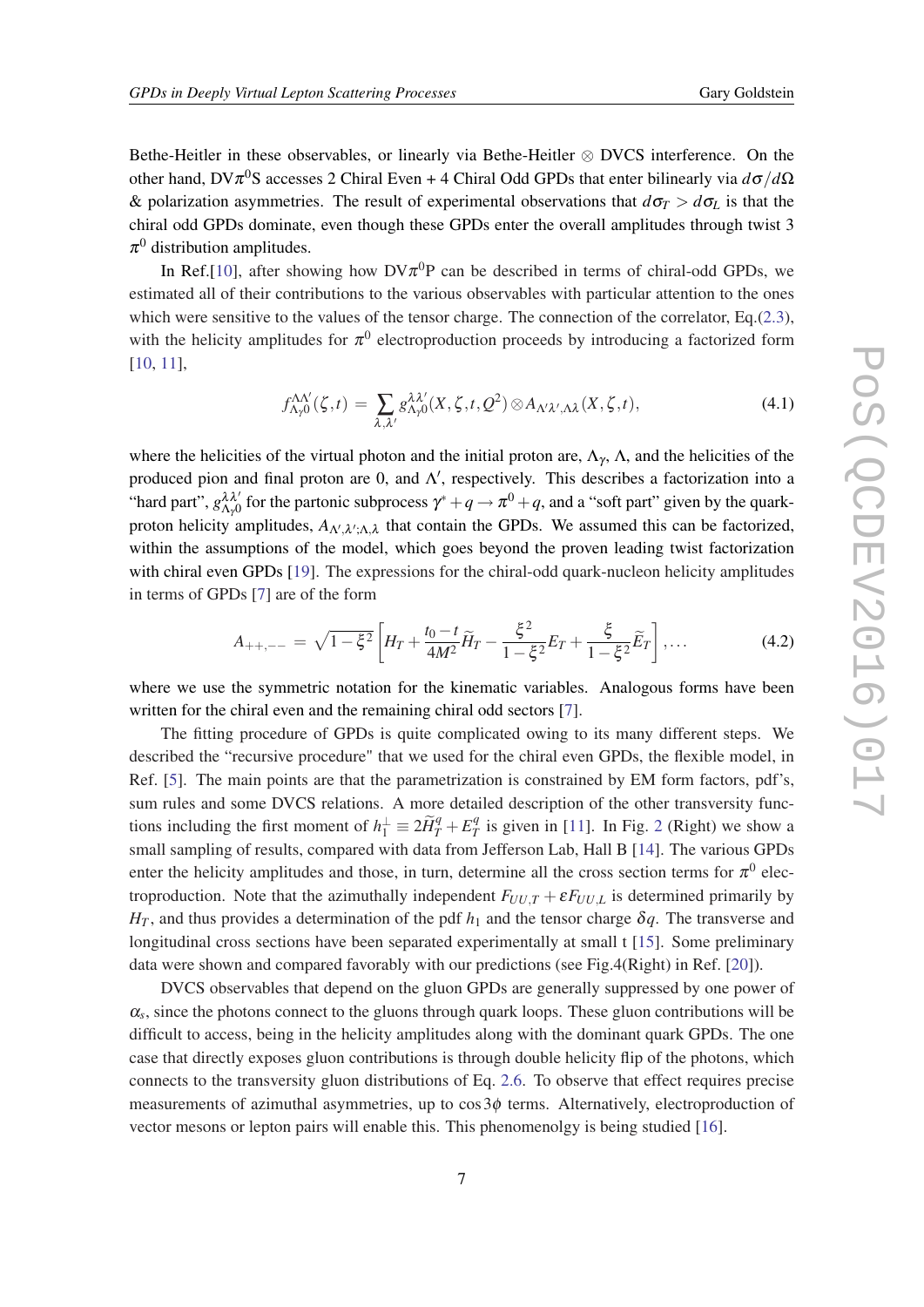# 5. Observing GTMDs

We introduced the GTMDs above in Eq. [2.1,](#page-1-0) without reproducing the extensive decompositions into many structure functions [[3](#page-9-0)]. Since these functions appear like unintegrated parton + nucleon amplitudes, they have both  $k_T$  and  $\Delta_T$ . The  $k_T$  variation arises from the patron's transverse 3-momenta relative to the nucleon average, longitudinal 3-momentum direction.  $\Delta_T$  is the momentum transfer between incoming and outgoing nucleon. As we noted in Eq. [2.1,](#page-1-0) for the GTMDs then, there are 2 planes for the kinematics, the  $k_T$  plane formed by  $\vec{k}_T$ ,  $\vec{P}_3$ ; the  $\Delta$  plane formed by the  $\vec{\Delta}_T$ ,  $\vec{P}_3$ . We have asked whether or not the GTMDs can be accessed experimentally. Processes that have 3 irreducible planes, like exclusive electroproduction of  $\gamma + \pi^+ + \pi^- + N$ , are candidates for indirect measurements of interesting GTMDs, particularly *F*14, connected to orbital angular momentum [\[21](#page-9-0)]. In particular, we are considering

$$
\gamma^*(q) + N(p) \to \pi(\tilde{q}'') + \pi(\tilde{q}') + \gamma^*(q') + N(p')
$$
\n(5.1)

as a means to isolate the relevant GTMDs, as shown in Fig. 5.



**Figure 5:** (color online) Left: Diagram for 3-body off-forward scattering of  $\pi$ ,  $+\gamma$  + *p*. Right: Orientation of 3 planes for  $e + p \rightarrow e' + \pi^+ + \pi^- + \gamma + p'$ .

### 6. Conclusions & Outlook

We have extended all the distributions that can be accessed with our "flexible spectator" model, focusing on chiral even and odd quark GPDs, the latter entering the transversity parton distributions in the nucleon that were accessed through deeply virtual exclusive  $\pi^0$  meson production. This represents a consistent quantitative step with respect to our previous work [\[10](#page-9-0)]. It should be noted that, in particular,  $H_T$  and the combination  $2H_T + E_T$ , now are separated. A similar, somewhat simplified approach was taken also in Ref.[[22\]](#page-9-0) - we differ in the importance attached to the skewedness dependence of  $E_T$ ,  $\tilde{E}_T$ .

We see the results of our extended approach for some of the many measured and measurable observables. What is especially gratifying is that certain asymmetries constrain the GPDs well